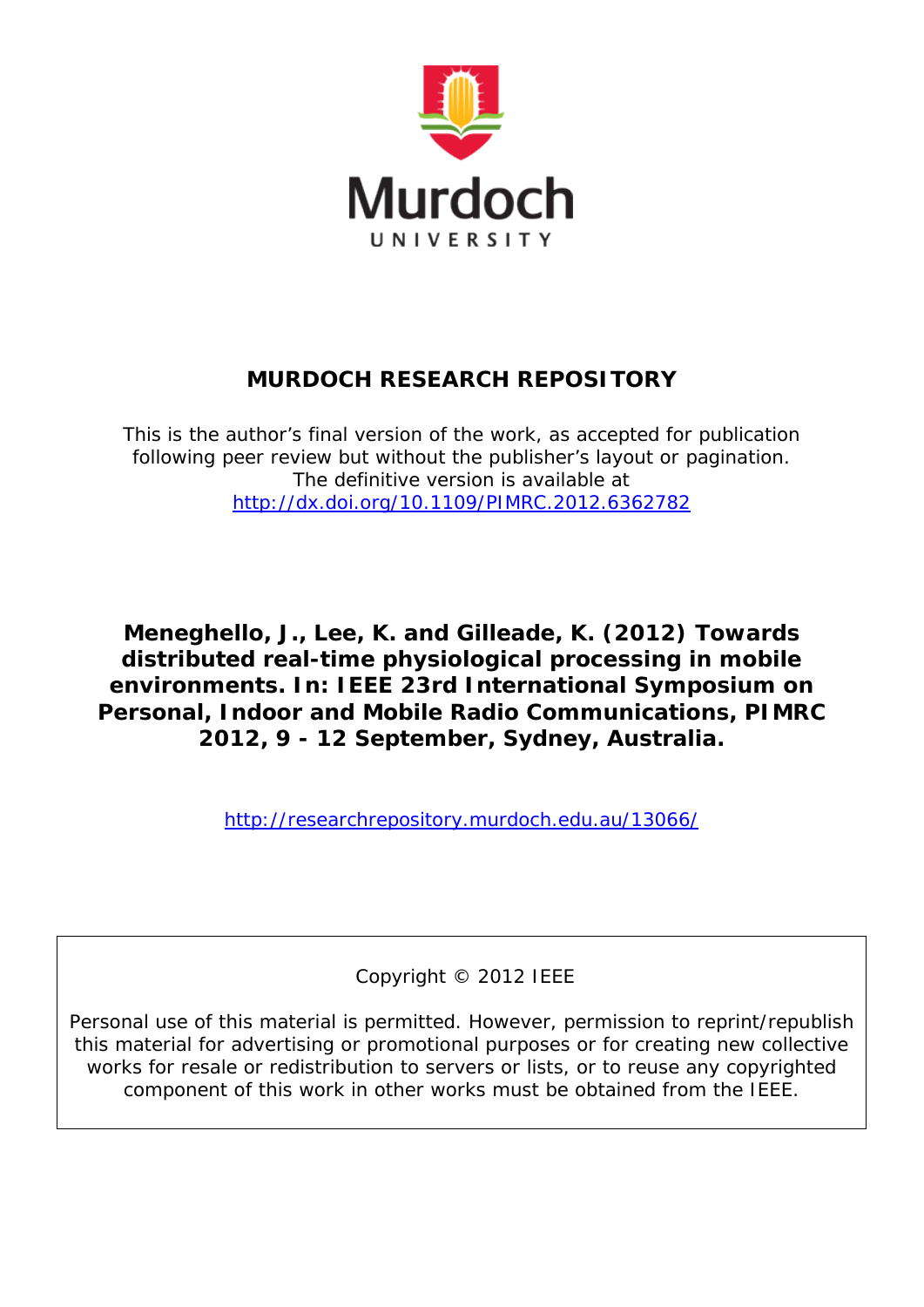# Towards Distributed Real-Time Physiological Processing in Mobile Environments

James Meneghello School of Information Technology Murdoch University Perth, Western Australia

Kevin Lee

Email: J.Meneghello@murdoch.edu.au Email: Kevin.Lee@murdoch.edu.au School of Information Technology Murdoch University Perth, Western Australia 6150

Kiel Gilleade School of Natural Sciences and Psychology Liverpool John Moores University

> Liverpool, UK Email: K.M.Gilleade@ljmu.ac.uk

*Abstract*—Physiological monitoring has been used in a wide range of scenarios to assist in disease diagnosis, athlete monitoring and other activities. There are also many opportunities in analysing aggregate data from groups of people rather than individuals such as public event monitoring or athletic team performance optimisation. Numerous difficulties exist pertaining to this, particularly concerning how to process and transform the resulting physiological data in real-time when many devices are producing data. This paper proposes a system that is designed to monitor, analyse and report physiological data in real-time by leveraging mobile devices as distributed processors.

#### I. INTRODUCTION

Physiological monitoring can provide a plethera of health and fitness data in real-time. Useful measures such as pulse, heart rate and blood oxygen levels can be used successfully to diagnose and aid in the treatment of such diseases as sleep apnoea [1] and other respiratory disorders, as well as assisting in the monitoring of cardiac systems [2]. By utilising readily-available sensor devices with low power requirements, long-term monitoring can enhance the quality of care for patients and providing numerous advances to research associating physiological markers with mental states, such as the measurement and analysis of stress levels [3]. Many physiological monitors can be used to derive useful information from subjects toward a wide range of potential uses.

As well as monitoring individuals, it is possible to examine interconnected physiological monitoring devices operating in a group context. By analysing and aggregating data from groups, conclusions can be drawn regarding the state of the entire group. This technique has a wide range of possible usage scenarios, such as monitoring the life-signs of miners in underground tunnels in order to hasten awareness of emergency situations [4], or monitoring a population for symptoms of influenza to locate outbreaks [5]. Applications for this technique can also be found in monitoring of groups for crowd control purposes, tracking of vehicles for civic planning purposes and enhanced targeting of advertisements.

There are opportunities to be leveraged with real-time processing of physiological data on portable devices. Unfortunately, while the processing capability of mobile CPUs has increased dramatically over recent years, power drain and storage remain bottlenecks. In order to alleviate these issues, realtime processing could be packaged and distributed to other nodes within the local area that are more capable of handling the work. If nodes are unable to handle the workload, data can be passed upstream to the Cloud which can efficiently process the work in the required time frame. Other factors, such as the available bandwidth and/or an inaccessible connection that can make distribution to Cloud resources difficult or impossible to utilise, forcing the devices to rely on each other to process data in as timely a manner as possible.

This paper proposes a system that aims to support the packaging and distribution of real-time physiological processing across a diverse selection of devices by dynamically allocating resources based on contextual/environmental data and specific rulesets. Any transformations required by the devices should be supported and processed in a pipeline that provides the best compromise between efficiency and timeliness. Considerations such as the current battery state in the group of devices and the required computation govern the decisions that need to be made in distributing physiological processing.

The remainder of this paper is as follows. Section II provides a background of physiological monitoring. Section III introduces three scenarios that illustrate the usefulness of the system. Section IV proposes the design of a system to package and distribute the workflow amongst devices, and Section V analyses the suitability of the system to the proposed scenarios. Section VI highlights specific issues and solutions. Finally, Section VII concludes.

#### II. BACKGROUND

The monitoring of physiological markers for specific purposes has been utilised extensively in recent years. However, most of these uses have been limited to specialised equipment in hospitals and health care clinics due to expense or because they are simply not portable. Advancements in certain types of monitoring equipment (such as electrocardiogram monitors [6]) have allowed for them to be used in different environments (e.g. mobile), for purposes beyond simple diagnosis and health monitoring procedures. Communications are made trivial by devices that can utilise either a mobile phone network [1] or home wireless internet connection [2] that allows the devices to be monitored remotely. Software updates can also be automatically deployed to suit future purposes without requiring physical interaction by a technician.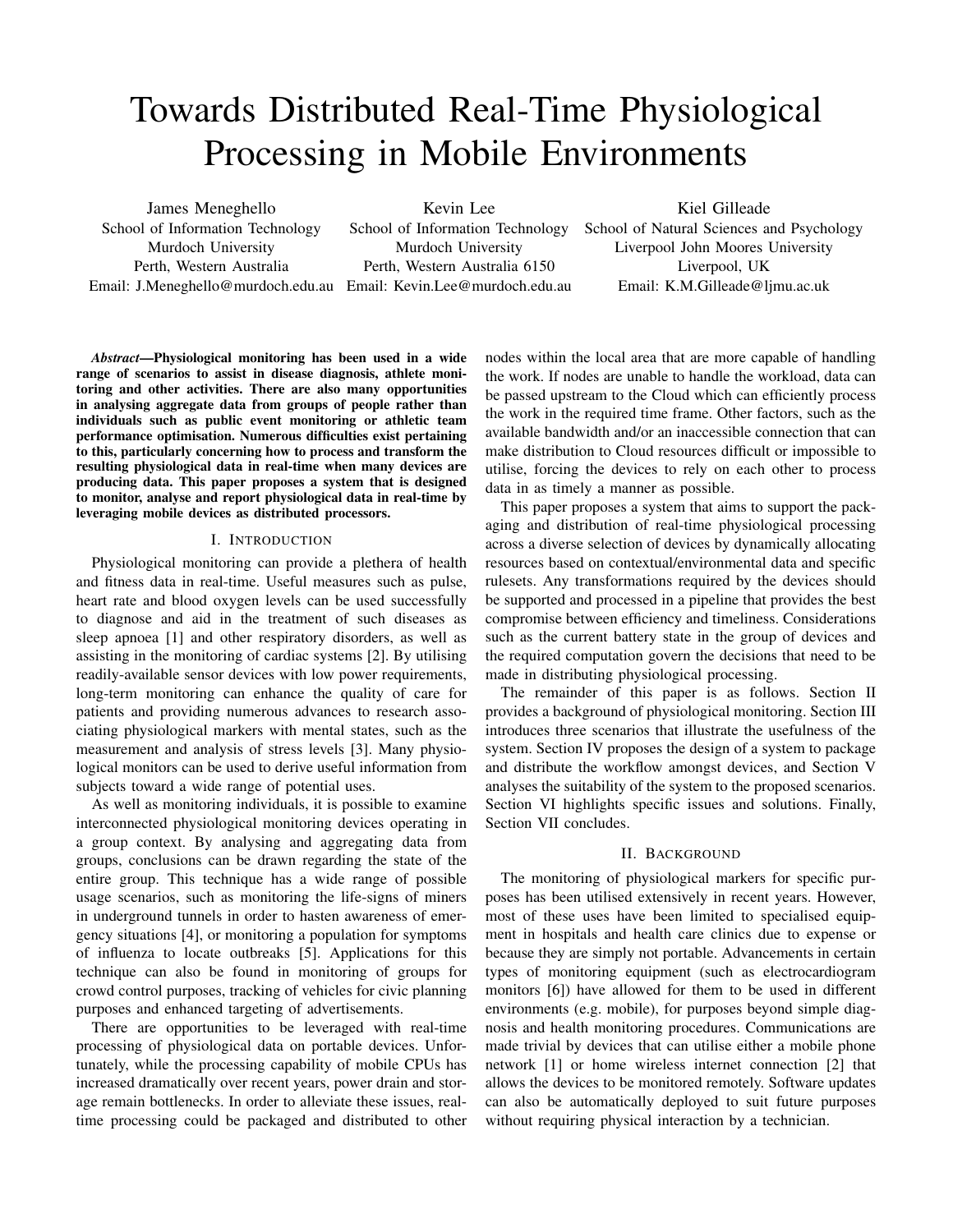As noted, physiological monitoring can be used for a number of other purposes and is not limited to health care. Athletes can be monitored in real-time for performance and refereeassist services [7] by attaching sensors monitoring heart rate and position. Monitoring levels of fatigue in drivers by using a neural network to analyse eye shape and position [8] can also assist in improving road safety. Monitoring equipment is progressing to a point where it is more portable than ever before [9], which allows its use in a wider range of scenarios while being minimally invasive to the wearer.

In order to analyse physiological data, a number of filters and transformations often need to be executed [10]. This can be as simple as converting an inter-beat interval to heart-rate or a sequence of complex algorithms that can require more processing power, such as extracting the inter-beat interval from an electrocardiogram and transforming it into its spectral properties for the purposes of heart rate variability analysis. To process these transformations in a responsive manner, adequate computer resources must be accessible.

Some research has been attempted specifically involving group physiological monitoring [11]. However, a significant amount of groundwork required has been completed; useful research has been completed to allow for the synchronisation of real-time data sources [3], as well as several techniques providing means of routing [7], [12] and management of wireless sensor networks [13]–[15] that can be utilised. By combining these network organisational techniques with our own methods for other components of our theoretical networking stack, a complete solution could be developed.

There remains a number of problems with physiological monitoring, particularly focused on power supply and consumption [16]. Performing transformations upon collected data in real-time is a significant strain on resources, so any improvement in efficiency through intelligent distributed processing is both desirable and achievable [17]. Power consumption is also affected considerably by wireless transmission specifications, so devices with lower power consumption also tend to have low transmission ranges [11]. In order to save additional resources, it is possible to dynamically select the mode of communications [18] in order to achieve significant power consumption reductions.

#### III. DISTRIBUTED PHYSIOLOGICAL PROCESSING

Physiological monitoring is a useful method of deriving data from subjects for a range of purposes, including measuring stress and activity levels amongst others. However, there remains further opportunities in group physiological monitoring - particularly in determining crowd behaviour from physiological markers. In order to effectively transform the data in real-time and aggregate it, significant processing power is required - processing that is not necessarily always available. In order to alleviate the strain on external resources for this method of analysis, the devices collecting and transmitting the physiological data should be able to handle some or all of the processing occurring. For the system to cope with devices with different levels of ability or power resources,

processing should be distributed across all devices such that their weighted load provides a more efficient use of group resources.This would allow the system to monitor groups for longer and with greater responsiveness than otherwise possible, which is an important consideration in certain situations.

To ease definition and description of the system being proposed, three scenarios have been designed that would allow the system to demonstrate its benefits in areas that would otherwise encounter problems if group physiological monitoring were attempted. Such scenarios cover a range of different potential applications, from safety monitoring to crowd control and general monitoring for the purposes of enhancing other services (such as advertising or camera control); as follows.

#### *A. Case: Athlete Performance and Service Delivery*

There are a number of opportunities in monitoring the physiological data being produced by athletes actively participating in a group sport such as football. By examining localised player groups for levels of exertion, it is possible to focus on areas most likely to be of interest to spectators, such as complex ball plays and brawls. While the ball is not directly involved in these events, such situations tend to be desirable to spectators. Other physiological data can be helpful to team managers, such as general player well-being - the ability to diagnose player fatigue early is desirable, as they can be substituted for more rested players.

As noted in previous studies [7], there are often problems with monitoring players. Communications tend to be sporadic and limited, and attenuation from player's bodies often prevent connections from occurring to some base stations. There is the possibility of device damage occurring due to player contact or other forces applied to the monitoring devices themselves. While physical damage mitigation lies outside the realm of this paper, connection interruption can be worked around.

Because of the nature of the proposed system, processing of physiological transformations can take place at any stage of the device communications pathway. As an example, if a player's monitoring device was unable to contact either; a) a nearby wireless base station; or b) another player that was able to forward the data to the base station, transformations could be completed on the player's device (or distributed among available player devices) with results transmitted when the connection becomes available again. This allows services to remain real-time, as an upstream processor is not required to quickly transform data that was unable to be transmitted potentially several seconds worth.

Distribution of processing would also allow power management to be handled more effectively. Players that have been on the field for longer periods of time could encounter power supply issues to monitoring devices, so distribution of processing to other devices with more plentiful resources could occur - or, if latency allowed, Cloud resources could be dynamically allocated to compute the transformations.

### *B. Case: Shared Experiences in Crowds*

Aggregation of physiological data taken from crowds could potentially be used to enhance shared experiences in crowds at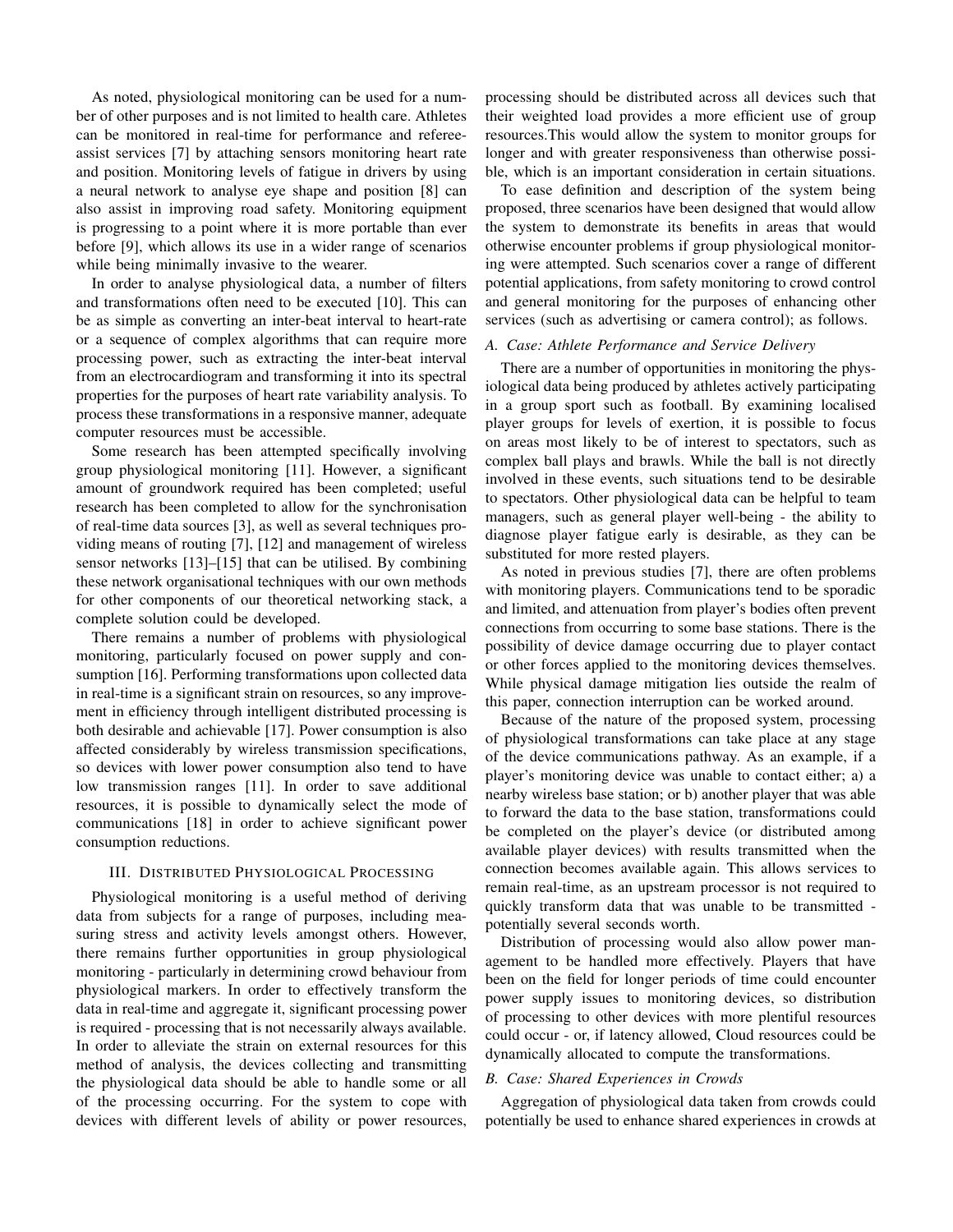sporting or cultural events (e.g. musical festivals). Measures of autonomic arousal and movement can be used to provide realtime feedback to the crowd about the state of the people around them which can potentially improve the shared experience of an event (e.g. improved feelings of co-presence [19]).

Distribution of wristbands with built-in monitoring and wireless capability would allow organisers to collect data to provide a visual feedback to attendees of the crowd experience. Wireless base stations would provide connectivity to a wide area of the event, while peer-to-peer connections would provide connections to devices outside specified areas. The devices would monitor physiological signs and transform the raw data as appropriate either individually or in a distributed manner across other devices and available Cloud resources, before sending them to be aggregated.

Distribution of processing becomes essential in situations such as these, where base stations are likely to be positioned sparsely, and there is unlikely to be significant processing resources to maintain real-time transformations. Devices need to assist in routing to base stations for other nodes, and act as supervisors for local node groups to effectively organise processing distribution amongst devices with available resources.

# *C. Case: Monitoring Miner Safety*

Distributed physiological processing can also be extremely useful for safety monitoring in areas with intermittent or weak connections to headquarters - particularly in labyrinthine mining tunnels and similar areas. Physiological monitoring is already proposed in mining scenarios, particular in rescue scenarios [4], although the proposed solutions require a large amount of on-site infrastructure. While monitoring devices and processing equipment would likely represent a significant cost to a resources corporation, the potential for improved safety (and therefore decreased fines/penalties) may justify the cost.

Miners equipped with monitoring devices and small processing units that could be built into existing safety equipment. Large spikes in heart-rate and other indicators within a localised area could indicate a problem not visible to other sensors. If no connection to headquarters is available, units would collaboratively processes the workload and alert localised alarm units to indicate a problem - even without connection to or interaction with superiors. A monitoring system could also include other types of sensors looking for issues with air quality or poisonous gasses, able to be entirely processed by the mobile units. By collating data from units, it would be possible to locate areas with poor habitability and alert workers to avoid certain areas. While workers are likely to hold higher power reserves for processing than other scenarios, efficient distribution of work processing would allow for more accurate monitoring, as more available processing could cater for lower intervals between sensor readings.

#### IV. DESIGN

# *A. Overview*

The proposed system has been designed as a standard networking stack as seen in Table I, inheriting a number of existing standards and protocols for dealing with tasks such as routing, addressing and physical media access. Existing techniques suffice for our purposes, with the exception of a modified network layer, incorporating dynamic radio switching depending on distance and required bandwidth - a measure taken to save a substantial amount of energy.

TABLE I PROPOSED IMPLEMENTATION

| Application      | Distributed Physiological Processing protocol |
|------------------|-----------------------------------------------|
| <b>Transport</b> | TCP                                           |
| <b>Network</b>   | IPv4, CoolSpots $[18]$                        |
| Link             | Dynamic 802.11b/g/n, Bluetooth                |

The proposed system is a generic architecture for realtime physiological transformations that is designed to manage the packaging and distribution of processing to other devices. Any available device can be utilised for processing, including similar nearby monitoring devices, wireless base stations and Cloud resources. Figure 1 represents the proposed usage architecture of the system, including optional components (such as the super-nodes and available Cloud resources).



Fig. 1. Proposed Architecture for Distributed Real-Time Physiological Processing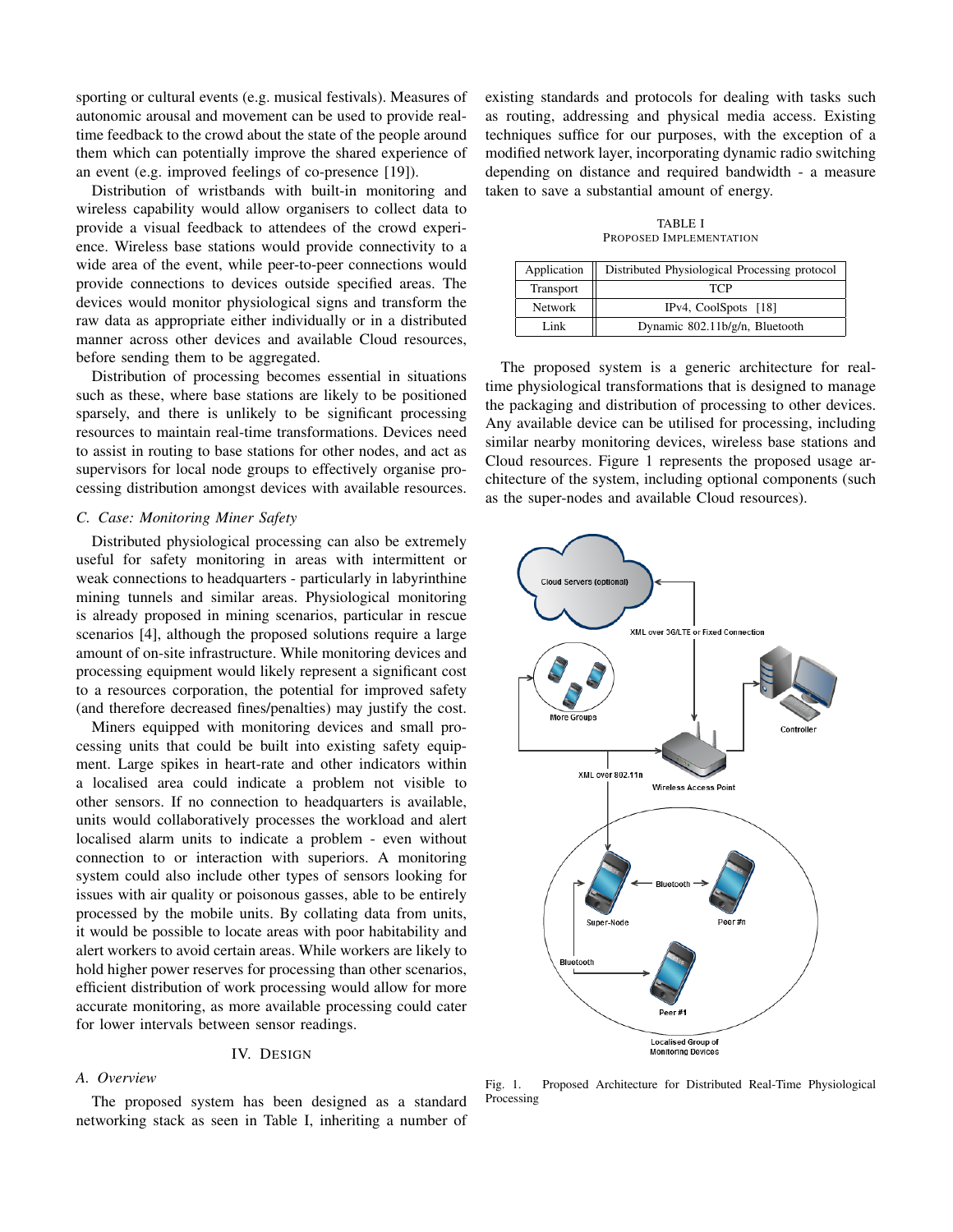#### *B. Architecture*

In order to effectively manage groups of sensor nodes, a hierarchical peer-to-peer network architecture is used to group monitoring devices for data collection and processing, as represented in Figure 1. Within each group of sensor nodes, a super-node is selected. Determined amongst nodes by a number of metrics (such as remaining power resources, processing ability and strength of connection to both other nodes and upstream), the super-node manages load distribution, connections to other super-nodes and data aggregation for upload. In the event that a super-node is disabled or leaves the group, a new super-node is selected. If other supervising devices are available (such as wireless base-stations), these static supervisors effectively replace the role of a super-node in the system.

Individual nodes performing processing as detailed by the super-node, which would often be their own processing. If resources on other nodes are depleted, the super-node would re-allocate work to other nodes with abundant resources, and processing can continue unimpeded. If all nodes have depleted resources, processing is restricted to collection and transmission - the super-node would then send all results upstream to Cloud resources for processing. The benefits and disadvantages of processing at each of these layers is modelled in Figure 2. Importantly, it is noted that latency and difficulty of access increases dramatically as processing is shifted further away from individual nodes, as fast and reliable network connections can be difficult to procure in some usage scenarios.



Fig. 2. Benefits and Disadvantages of Processing Layers

In order to effectively load-balance the swarm, nodes are also required to report their current state to the super-node. This includes details such as current load, remaining power resources, current processing details and others. Because the stream registration system already exists for data collection and transmission purposes between client and server, minimal effort is required to extend it to include reporting of device state to the super-node.

The super-node balances load and resources by monitoring the state of clients, allowing it to distribute work to low-load devices with plentiful resources. The super-node also keeps aggregate state details, such as an average power resource level of the group. This provides the super-node with supplementary data, allowing it to decide if the swarm is unable to cope with current work-load for a sustained period of time. In this event, the super-node would trigger offloading of work-load to

Cloud resources (if accessible). Logic such as this is decided by pre-determined decision trees, as described in Section VI. The trees are able to be updated over-the-air by controllers, in the case of change situational parameters. The super-nodes examine the trees to make decisions about distribution to individuals or groups.

#### V. APPLICATIONS

The proposed processing framework would, in its generic form, handle all three example studies with a minimum of alteration. While minor redevelopment for individual device types may be necessary, a substantial part of core functionality is platform-agnostic. The software itself can also be easily adapted to unusual situations, if required. It is expected that fine-tuned decision tree modifications should enable the majority of situations to be supported by the system as desired.

#### *A. Athlete Performance*

Due to the fixed area of operation involved in this scenario, wireless base stations with considerable processing power and virtually limitless power resources are able to be utilised. By positioning these stations as processing nodes with an overarching controller, devices attached to players can be made smaller and lighter. Because they have no need to individually process data, they can be placed in a monitoring-only role - advantageous due to the physical nature of the sport and potential damage to the unit if it were made bulkier with higher processing capabilities.

The application interface can also allow for a range of information to be delivered to different sources as authentication permits. Heart rate and other direct physiological markers can be delivered directly to the teams coaching and medical staff for review, while aggregated data could be made available to camera crews for use in partially-automated filming.

#### *B. Shared Experiences in Crowds*

Several challenges are introduced by this scenario; a generally fixed area but with uneven population distribution, varying levels of connectivity to devices and limited power resources. The system should handle the scenario with optional extras implemented and modifications to the primary decision tree to emphasise battery conservation except in times of interrupted connectivity.

Swarm super-node selection and setup may be required for the system to operate correctly, due to the possibility of groups moving out of range of base stations. In the event that a base station ceased operation or a group of subjects were not within communications range, the swarm would select a super-node to manage distribution of processing and report back to the controller whenever possible. Communications could be reestablished either through movement of the group back within range of a station, or bunny-hopping through multiple other devices until any device was able to communicate with the controller. Once a connection is established, the full backlog of data can be transmitted to the controller for analysis.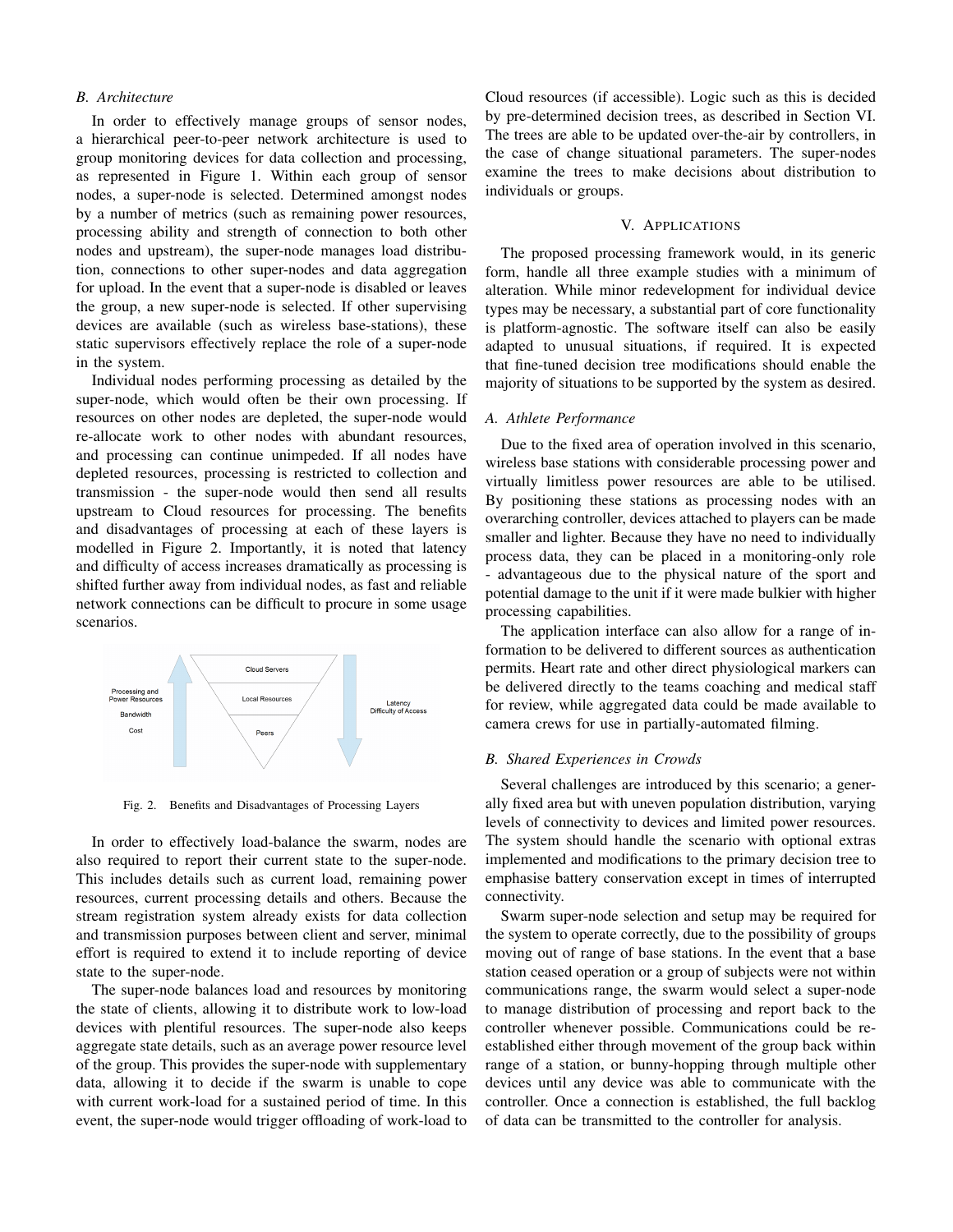In order to prioritise power resources over processing, the decision tree would be modified to emphasise the use of distributed processing amongst peers only in the event of interrupted connectivity, preferring instead to pass data up the chain to more capable processing resources. Combined with swap and/or recharge stations, monitoring devices could more easily last the full length of events described in this scenario.

### *C. Miner Safety*

Adaptation of the system for this scenario follows similar principles to the other scenarios, as population density is reduced and connectivity becomes sparse. Equipment supporting higher processing ability and more power resources is able to be integrated into safety harnesses and mining equipment.

Due to the importance of maintaining connections in safetyconscious situations such as mining, it is recommended that wireless relays are situated throughout the mines to ensure controllers have connectivity at all times. Unfortunately, bandwidth is not necessarily plentiful with such solutions, so transformations should still be distributed amongst equipment available on mining and safety rigs and only resulting data should be transmitted to controllers.

# VI. ISSUES/DISCUSSION

This section highlights important implementation issues.

#### *A. Implementation Details*

For ease of use and compatibility reasons, the processing framework is implementaiton as a standalone Python application utilising the Twisted Matrix Internet development library. The resulting software should execute on any Cloud platform, PC-compatible system or (with minor alterations) Android smart-phone, allowing a broad range of devices to be deployed to support the operation of the system. Programmatic and manual connections are be made to servers through a RESTful web API, allowing connections by any software that implements the correct interface. Monitoring devices also register users, streams and transmit data using this API, as well as hosting their own interface through which users may request connections to specific peers - lessening potential load on the selected super-node or other server resource.

#### *B. Resource Allocation*

Determining the quantity of work to allocate to a single node can be a difficult task. There are models able to manage resource allocation, from auction-based approaches [20] to process scheduling in high-performance computing [15]. Techniques used within these models can be adapted to provide resource allocation in the proposed system, which similarly consists of a group of heterogeneous devices with varying resources levels. In order to balance workload across a group, individual nodes report their state to the supervisor in an identical format to normal physiological data. The node registers a stream containing its state to the supervisor, which in turn uses the data to make decisions about work allocation.

To maintain a fair balance of work, current system load and remaining battery resources should be reported by the node to the supervisor. Work should be allocated in such a way that individual node load should be less than 1.0, while remaining battery lifetime should be approximately equal across devices. This should distribute work to more powerful devices in greater amounts, but without compromising battery life.

In the event that aggregate swarm load is greater than 1.0 or remaining power resources are less than a user-specific amount, processing should be distributed upstream to available processing resources. If available, this would be on-site computing hardware to ensure lowest possible cost and latency. If hardware is not accessible on-site but sufficient Internet bandwidth is available, transformations should be distributed to Cloud Computing resources [21].

#### *C. Transformation Distribution*

Distribution of transformations involves requests being sent in XML. Likewise, data to be processed by transformations can be sent using XML or (if necessary) using a simple TCP socket to reduce processing overhead. All post-transformation data is available externally by sending specific requests in XML format to the controllers RESTful [22] API.

In normal usage, a node registers with the nearest available super-node or base station. After receiving authentication tokens, the node registers data-streams with the super-node containing physiological data including its state. Any desired transformations is specified to the super-node, which will distribute work as appropriate amongst nodes or other resources. All transformed data is then sent upstream to the controller, though requests for raw data may still be made to the supernodes. Finally, any aggregated information required externally by the end-user may be requested from the controller.

# *D. Decision Trees*

In order to provide a customisable decision process for use in a range of environments, a decision tree [23] can be utilised by the system to aid in optimisation of system parameters. Ideally, these would be modified by the controllers (either at run-time or during setup) to provide the best possible balance of system responsiveness and resource usage.

An example of decision tree usage is for prioritising battery life over processing ability by initialising monitors in monitoring-only mode, which would only pass data upstream to be transformed. If no other processing was available, devices would default to working in a co-operative fashion to transform data for transmission to controllers. A hybrid approach can also be used, with individual resources being used until such a time that either power or processing is depleted, and data is sent upstream. This is desirable if more plentiful processing facilities had a higher cost; for example, using Cloud computing (which incurs costs incrementally as resources are used) as the primary transformation processor.

The decision trees are implemented using a standard XML tree format, which is timestamped and distributed to all peers while standard monitoring peers would not utilise it, any peer later selected as a super-node would. A simple example of a decision tree in XML format is described in Figure 3.